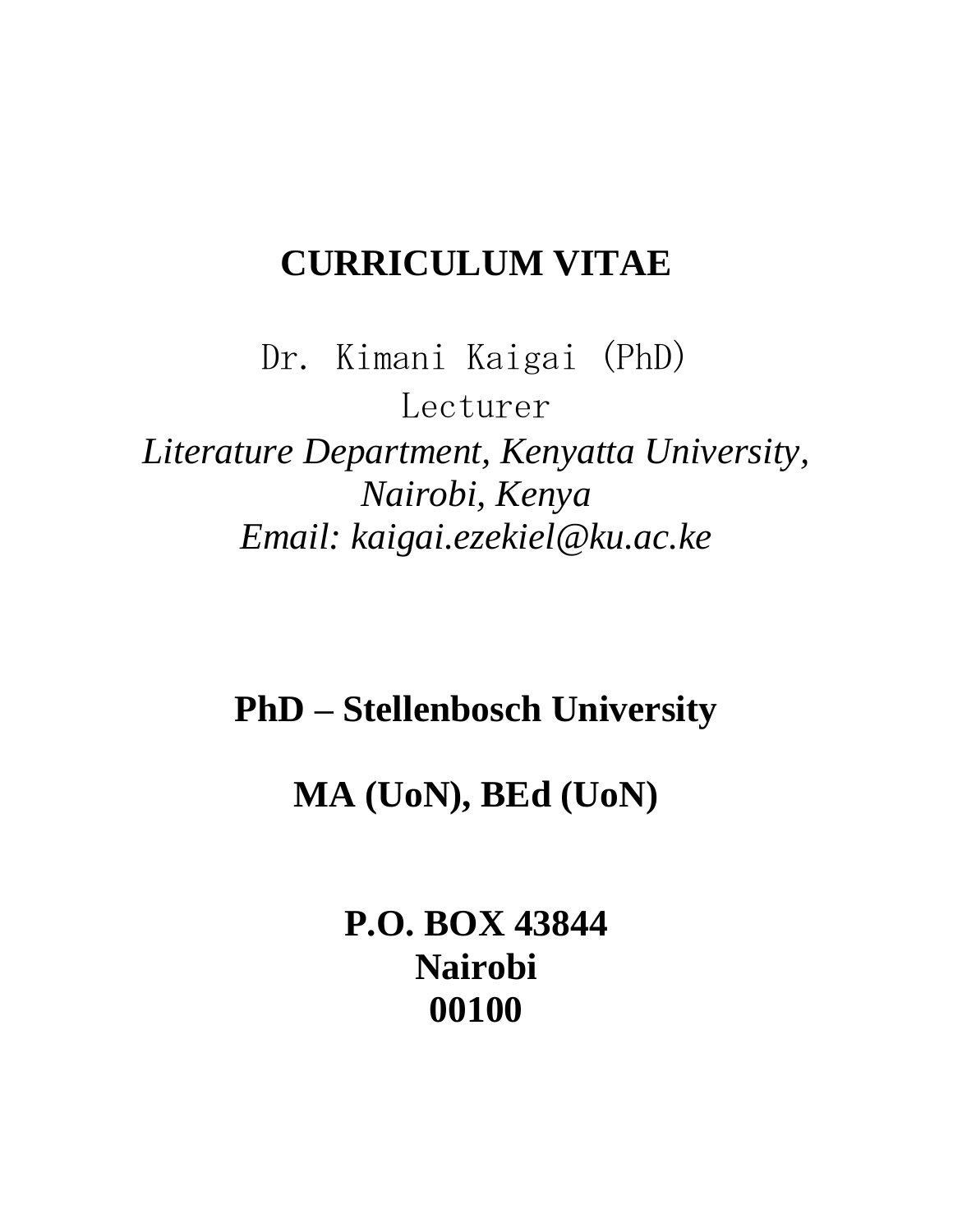#### **PERSONAL DETAILS**

NAME KAIGAI K. EZEKIEL<br>DATE OF BIRTH 12<sup>th</sup> June 1978 DATE OF BIRTH SEX Male MARITAL STATUS Married NATIONALITY Kenyan ID NO 21071553 TEL 0721492166

# **EDUCATION BACKGROUND**

#### **UNIVERSITY**

**2011-2013 PhD – LITERATURE** Stellenbosch University South Africa

# **2008-2010**

**MASTER OF ARTS (LITERATURE)** University of Nairobi

#### **1998-2002**

BACHELOR OF EDUCATION (Arts) University of Nairobi

# **SECONDARY 1993-1996**

NDUNDU SECONDARY SCHOOL P.O BOX 516 GATUNDU

#### **PRIMARY 1984-1992**

NDUNDU PRIMARY

ADDRESS P.O BOX 1324 KERICHO E- MAIL  $\frac{\text{kaigai}\times\text{Im}\omega\,\text{gmi}}{\text{kaigai}\times\text{Im}\omega\,\text{gmi}}$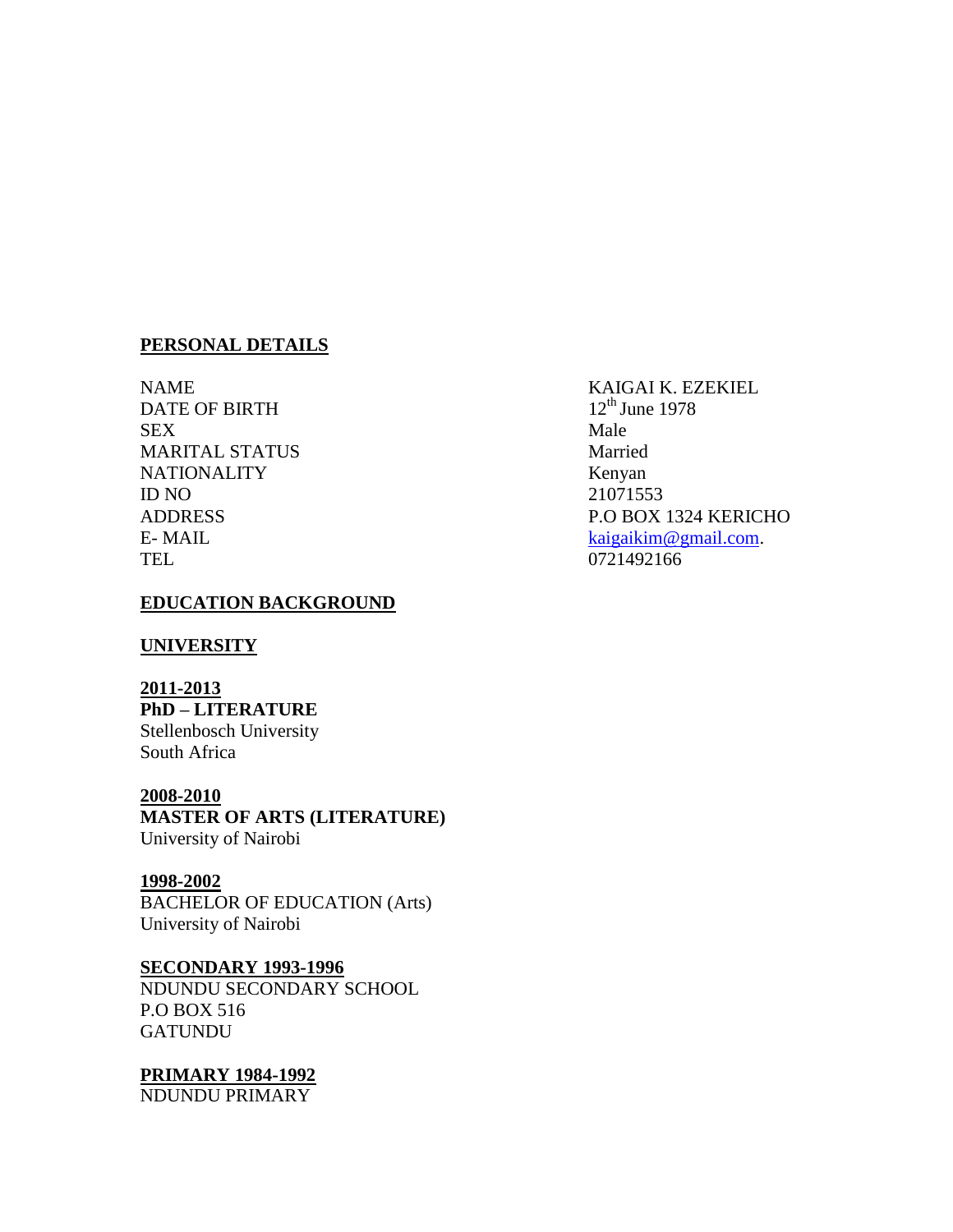P.O BOX 278 **RUIRU** 

# **OTHER QUALIFICATION**

| <b>UNIVERSITY OF NAIROBI:</b> | Certificate in Guidance and Counseling.<br><b>Curriculum Development</b><br>Psychology of Human Development<br><b>Education measurement and Education</b><br><b>Special Education</b><br>Psychology (Psychology of Learning<br>and Teaching). |
|-------------------------------|-----------------------------------------------------------------------------------------------------------------------------------------------------------------------------------------------------------------------------------------------|
| VITEEC TRAINING INSTITUTE     | <b>Certificate in Computer Operations</b>                                                                                                                                                                                                     |

# **PUBLICATIONS**

# **PAPERS IN PREER REVIEWED JOURNALS**

- **- "**At the Margins: Silences in Abdulrazak Gurnah's *Admiring Silence* and *The Last Gift"* in Special issue of *English Studies in Africa* Vol.56:1, (2013).
- **- Abstract**
- **-** This paper offers a reading of Abdulrazak Gurnah's *Admiring Silence* (1996) alongside *The Last Gift* (2011) with the view to exploring the signification and significance of silence. Using narratology as the guiding framework, the paper investigates how the two novels use literary strategies to represent silence as a code of meaning and meaning making while simultaneously calling this process into question for both the reading audiences of the novel as well as the embedded audiences in the stories. Both novels show a marked degree of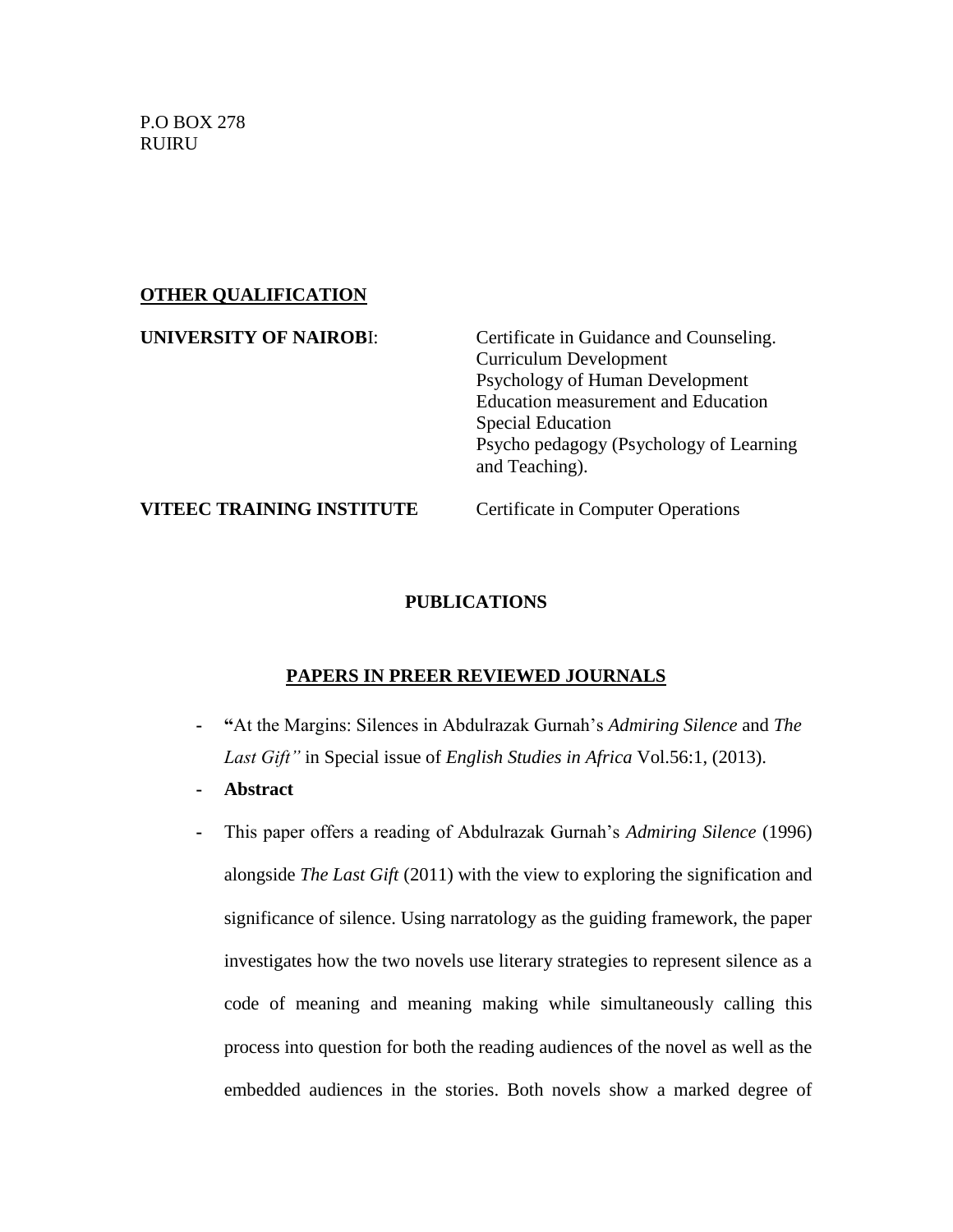interest in the question of silence as one way through which migrants navigate the intersectionof their present and past lives. The stories deploy narratorial unreliability and use of multiple focalizations as modes of engaging with the characters' silence. Ananalysis of the significance of these strategies in the narratives opens up possibilities of appreciating the heterogeneity of the migrant experience as narrated in the two novels from different voice positions some of which paradoxically involve thesilencing of that very experience.

**Keywords: silence, focalization, omniscient narrator, migrants, representation,memory, Abdulrazak Gurnah.**

**'What's the use of stories that aren't even true?' (Rushdie 20)**

**-** "Sexuality, Power and Transgression: Homophobia in Abdulrazak Gurnah's *Memory of Departure*" *Eastern African Literary and Cultural Studies* 1:1-2, (2014) 59-70.

#### **Abstract**

This paper offers a reading of Zanzibari-born, UK-based writer, Abdulrazak Gurnah' debut novel, *Memory of Departure* in order to explore how the novel positions sexual activities that are seen as transgressive and how contestations over these bodily activities imply issues of power (ab)use. I examine how characters who engage in homosexuality and prostitution negotiate for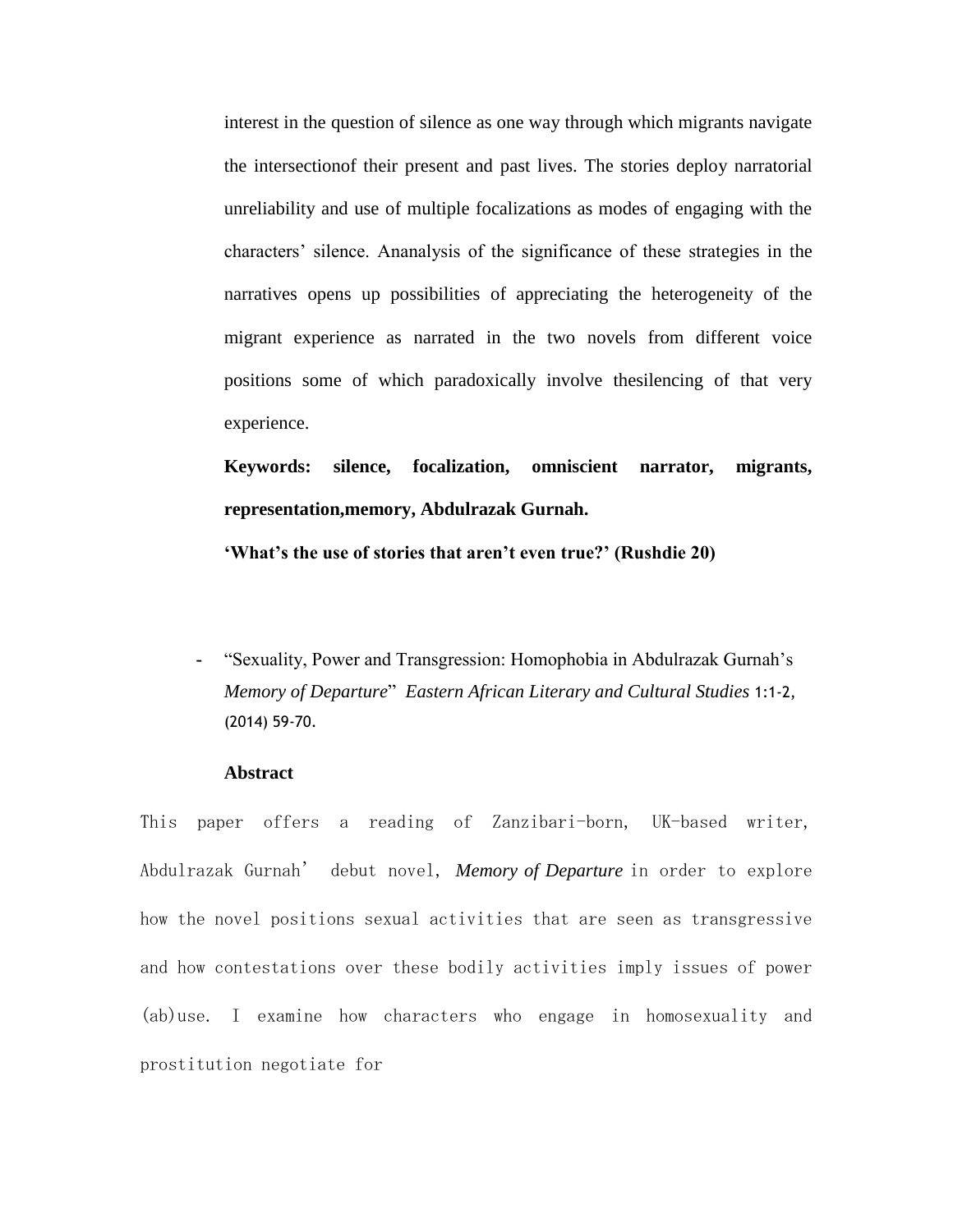personal autonomy or gain leverage over others. The paper explores the ways in which Gurnah contributes to the conversation about the body and sexuality. I show how embodiment offers a nuanced optic through which to capture the way power hierarchies in *Memory of Departure* are exercised. The paper suggests that an exploration of narrative representations of the gendered body offers insight on how sexual practices become narrative sites for scripting and contesting agency. Further, the paper suggests that the novel utilises various aspects of characters' bodies – physical, sexual, erotic – as sites for inscribing and decrypting social, political, and economic tensions as well as fragmentations. **Keywords:** Abdulrazak Gurnah, *Memory of Departure,* sexuality, homophobia, homosexuality, narrative representation, gendered body, prostitution

#### **REVIEWS IN ACADEMIC JOURNALS**

- **3 RD JANUARY** 2013**: "**The phonic multiplicity of John De'Mathew" *Voicing the Subaltern: Literary Discourses in Popular Songs of John De'Mathew* by KanyiThiong'o, Lambert Academic Publishing, 2012 in SlipNet.
- **JULY 5th 2012***: "Rethinking Eastern African Literary and Intellectual Landscapes*," edited by James Ogude, Grace Musila and Dina Ligaga, Africa World Press, 2012 in SlipNet.

#### **WORKING AND FORTHCOMING PAPERS**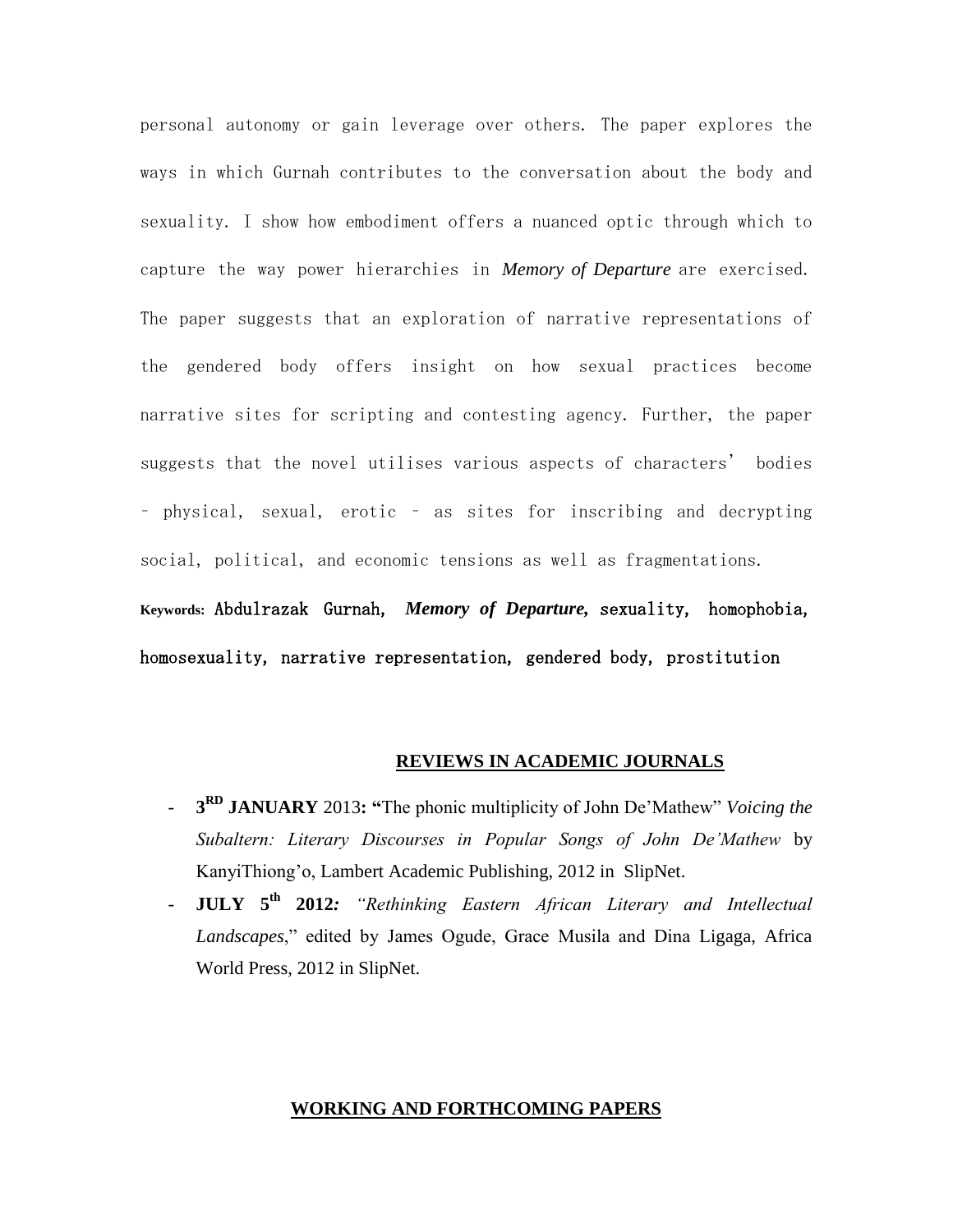**MAY 2015**: "Strategic Epistolarity: Subverting Victimhood, Confronting Marginality in Gurnah's *Pilgrims Way." Hekima:Journal of Humanities and Social Sciences Vol. 6:2 (Forthcoming- April 2015)* Abstract

Through the lenses of, and discourses, on victimhood, this paper offers a reading of Abdulrazak Gurnah's second novel, *Pilgrims Way* (1988)), in order to explore how, the main character, Daud resorts to writing himself out of oppressive racial circumstances in Britain through imaginary letters that are predominantly not sent to the addressees. By engaging Gurnah's deployment of the epistolary form, and Daud's use of the letter, I want to explore how the novel uses the letter to attend to the trauma of dislocation, and to show how the use of the letter form significantly addresses the metanarrative of colonialism, in which displacement is implicated. Daud, is a migrant from Zanzibar, who has his black skin as a constant reminder of his "migrant" position both to himself and his "tormentors". Because Daud is ill-treated at work, and denied entry into or violently evicted from pubs and other social spaces on account of his colour, he develops a mode of speaking back to his victimisers which does not require physical confrontation. He thus resorts to watching the game of cricket and to creating heroes out of teams of black people, while at the same time he writes imaginary letters about the heroism of these teams as he recasts himself as an important figure in the society that demeans him.

**Keywords: Abdulrazak Gurnah, Pilgrims Way, Epistolarity, the letter, Daud, Victimhood, Black Britain**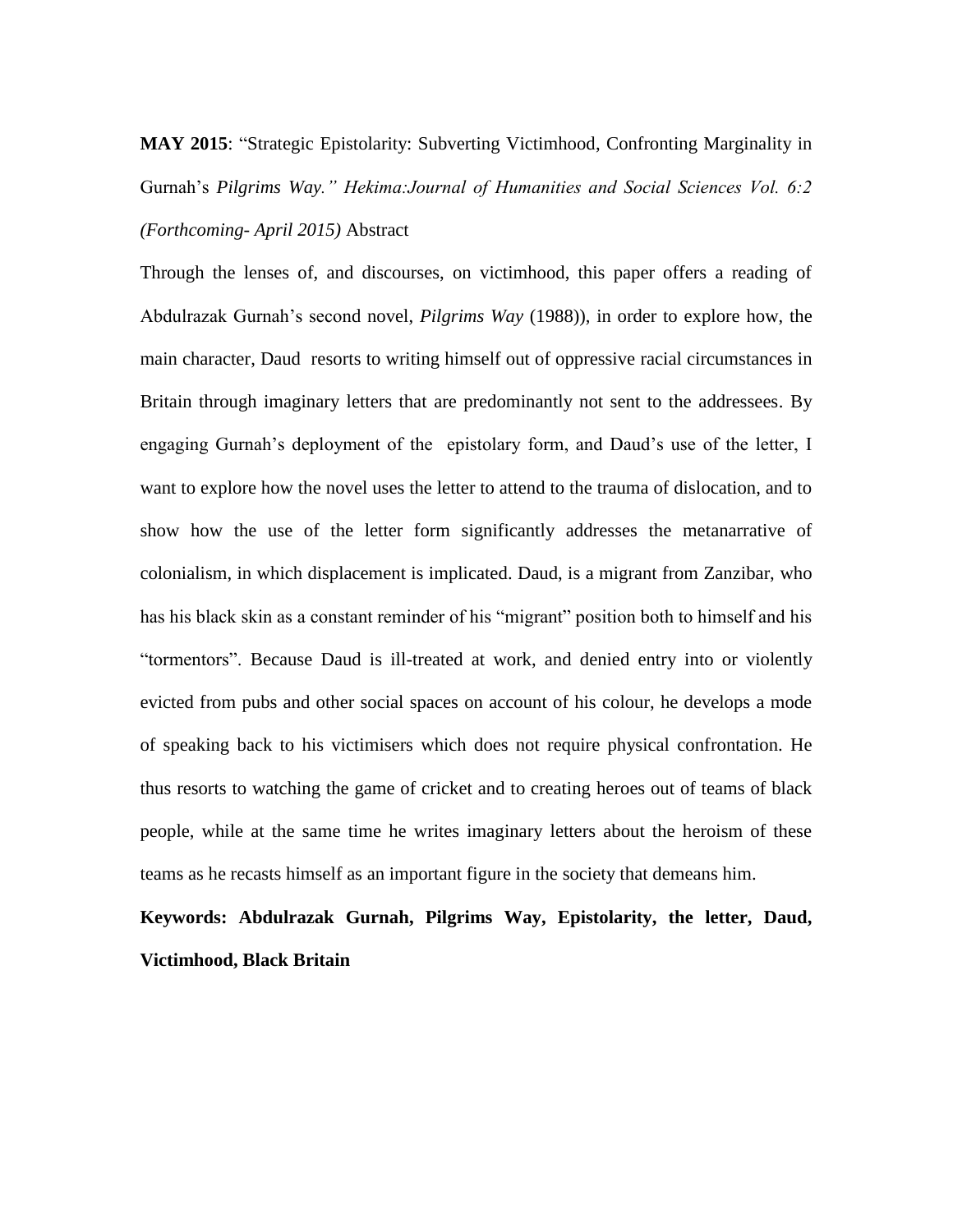#### - **SEPTEMBER 2015: TENTATIVE TITLE:** Praise as Subversion: A Musico-

Literary Reading of Thomas Wasonga's *Tawala Kenya Tawala*(co-authored with

Patrick Earnest Monte – Stellenbosch University)

# **CONFERENCES SEMINARS AND WORKSHOPS**

- 1. THINKING AFRICA FROM THE CAPE- 2011 CONFERENCE AT STELLENBOSCH UNIVERSITY.
- 2. JUDITH BUTLER AND THEODOR ADORNO SEMINARS AT THE ENGLISH DEPARTMENT IN STELLENBOSCH UNIVERSITY.
- 3. KENYA EDUCATIONAL STAFF INSTITUTE Certificate in Education Management
- 4. KENYA LITERATURE BUREAU Challenges of Teaching English / Literature
- 5. KENYA EDUCATIONAL SERVICES Evaluation and Testing of poetry and set texts
- 6. MERU NORTH DISTRICT DRAMA ASSOCIATION Scripting & performance of plays, dances, verses and Oral Narratives.

#### **AWARDS**

- 1. 2006 EQUITY BANK OF KENYA Award for Original Verse on Current and Emerging Economic Trends in Africa.
- 2. 2005

Eastern Province Provincial Drama Festivals: Awards in producing the following for student competition:

- 1. Choral verse
- 2. Oral Narrative
- 3. Solo verse.

#### **SCHOLARSHIPS**

1. GRADUATE SCHOOL SCHOLARSHIP FOR FULL-TIME DOCTORAL STUDY AT STELLENBOSCH UNIVERSITY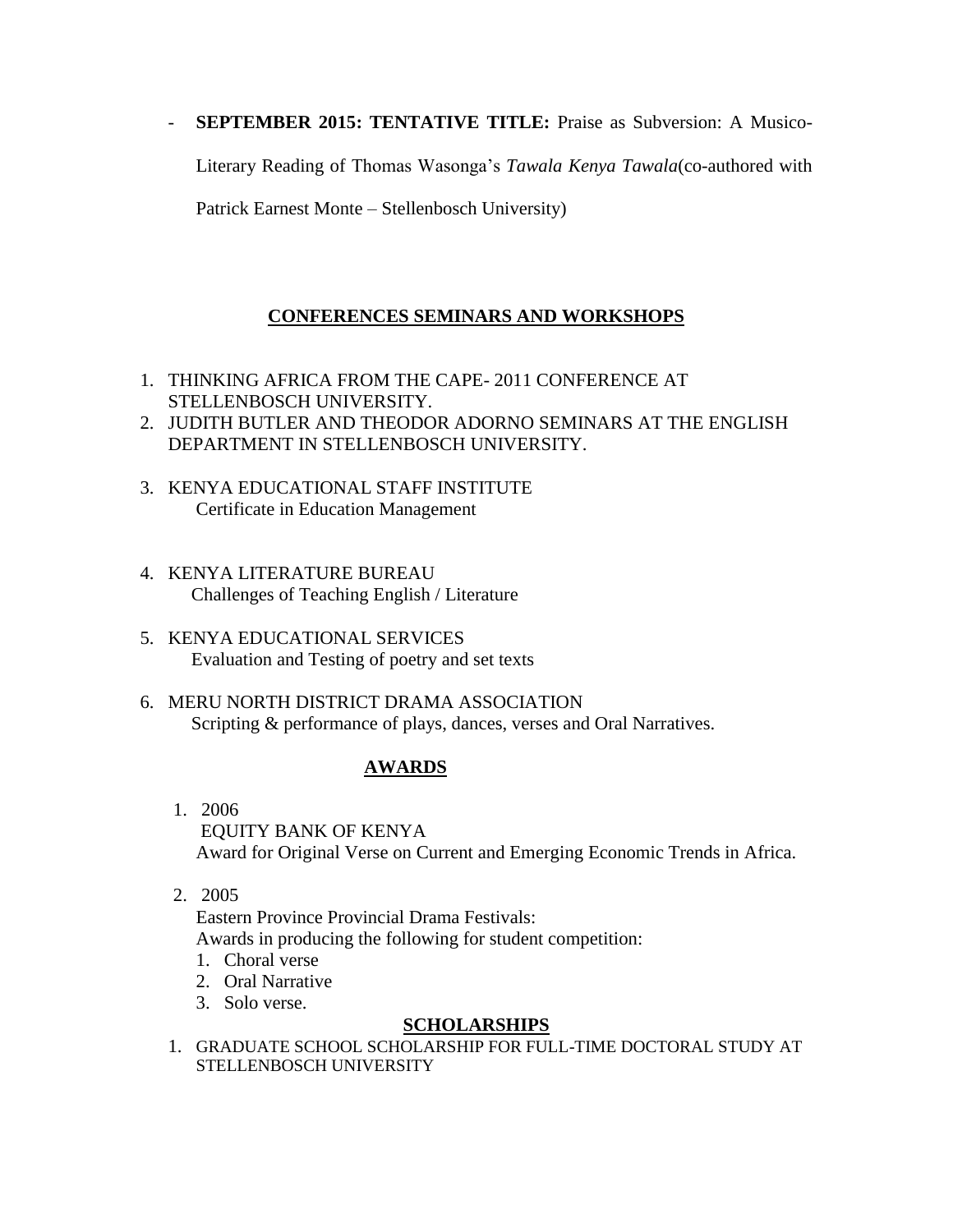# **DR. KIMANI KAIGAI: MA SUPERVISION**

MASTERS DEGREE IN LITERATURE

# **WORKING EXPERIENCE**

#### **2014 –PRESENT**

LECTURER DEPARTMENT OF LITERATURE- KENYATTA UNIVERSITY

2008-2013

Assisting in Lecturing during the Scholarship Tenures at University of Nairobi and Stellenbosch University

2003 – 2008 TEACHING WITH TEACHERS SERVICE COMMISSION (T.S.C) GARBATULLA HIGH SCHOOL P.O BOX 84 ISIOLO

#### **RESPONSIBILITIES**

H.O.D LANGUAGES

- Supervising & Coordinating Departmental Activities
- Developing work plan
- Guiding and Counseling students

#### **2007**

ELECTORAL COMMISSION OF KENYA TRAINING OF POLLING CLERKS AND PRESIDING OVER ELECTION.

**2002 -2003**

TEACHING AT SHINER'S GIRLS HIGH SCHOOL P.O BOX 3286 NAKURU